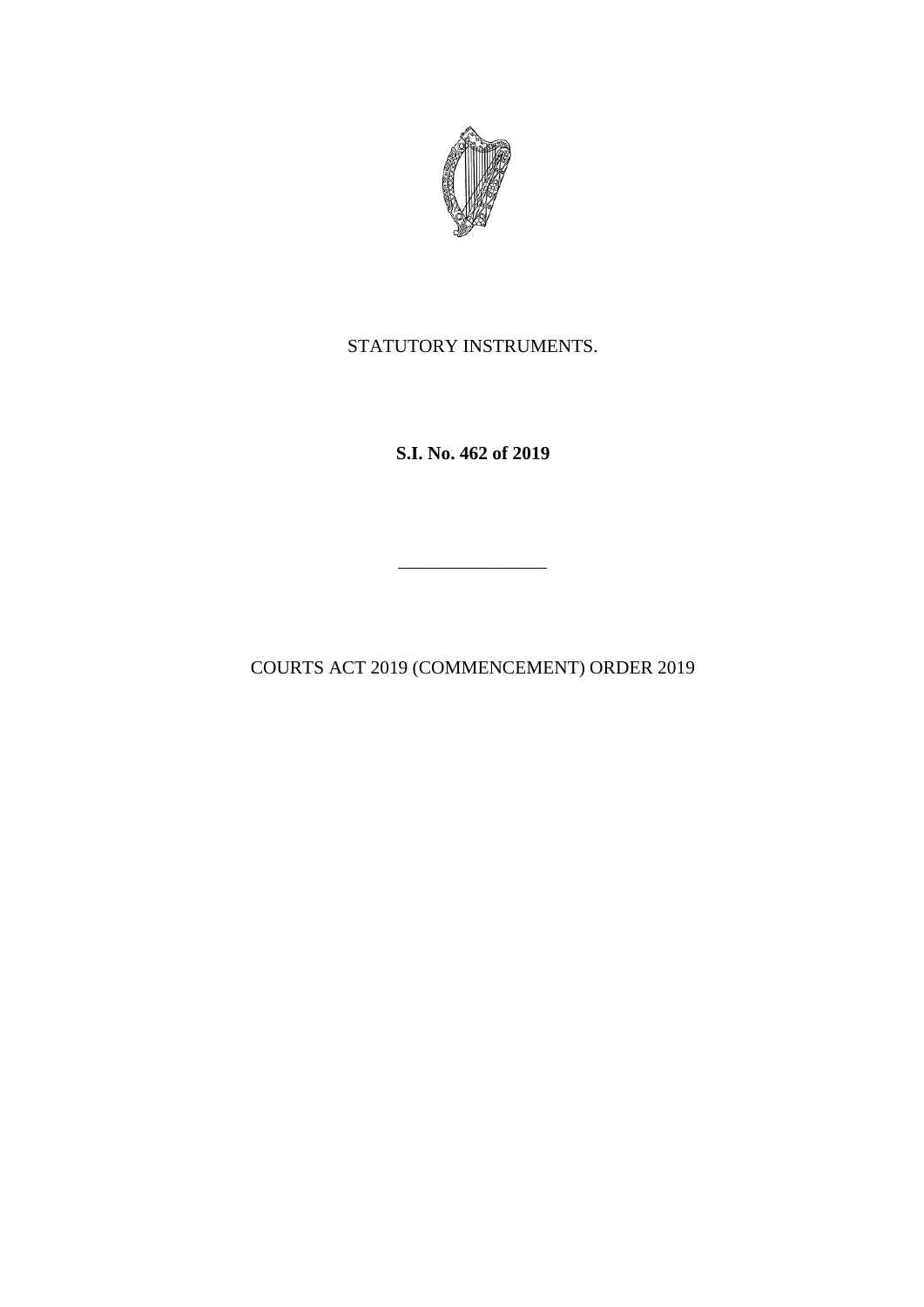## S.I. No. 462 of 2019

## COURTS ACT 2019 (COMMENCEMENT) ORDER 2019

I, CHARLES FLANAGAN, Minister for Justice and Equality, in exercise of the powers conferred on me by section 5(2) of the Courts Act 2019 (No. 30 of 2019), hereby order as follows:

1. This Order may be cited as the Courts Act 2019 (Commencement) Order 2019.

2. The 20th day of September 2019 is appointed as the day on which sections 1, 4 and 5 of the Courts Act 2019 (No. 30 of 2019) shall come into operation.



GIVEN under my Official Seal, 17 September, 2019.

CHARLES FLANAGAN, Minister for Justice and Equality.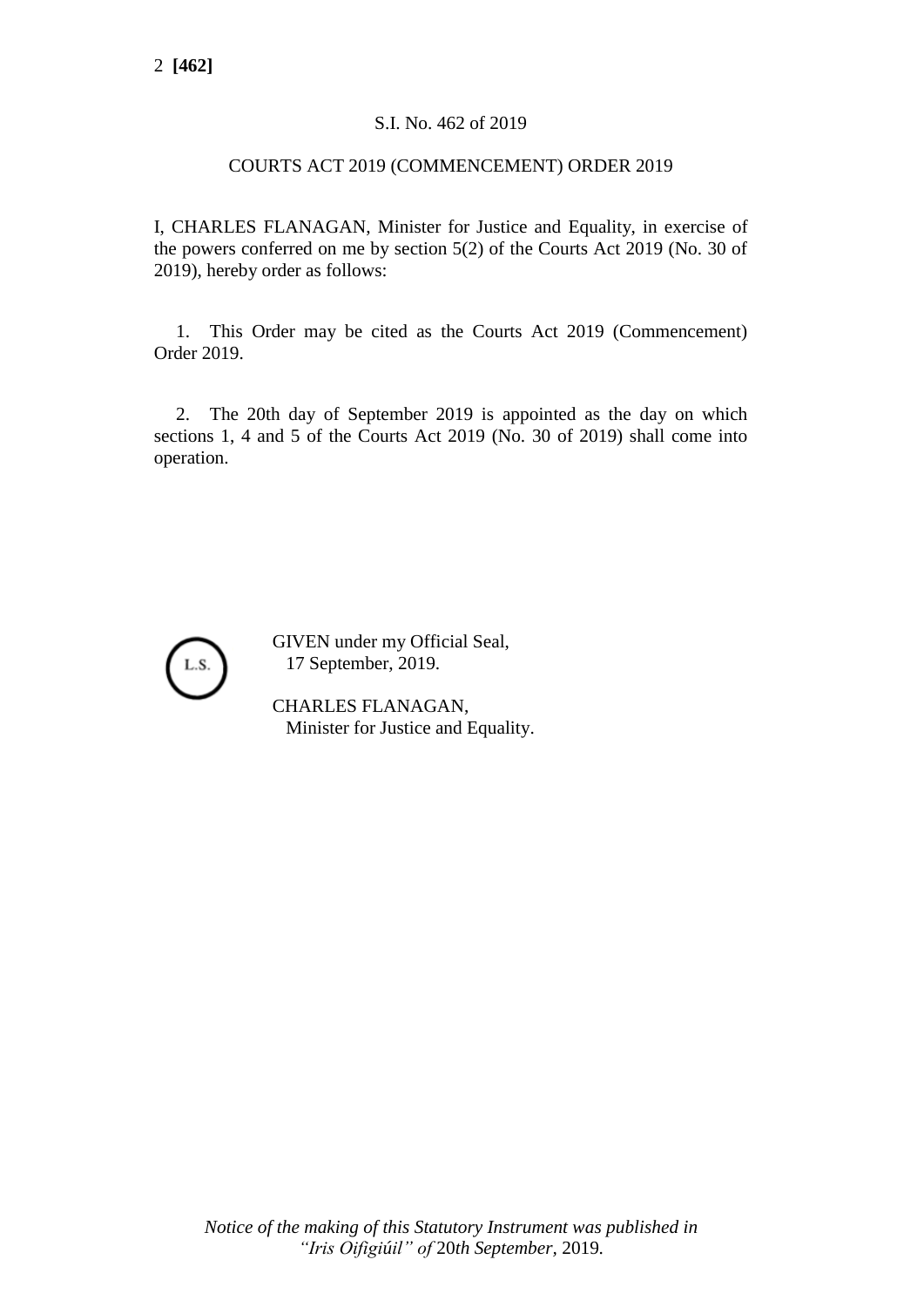## EXPLANATORY NOTE

## (*This note is not part of the Instrument and does not purport to be a legal interpretation.*)

This Order appoints 20 September 2019 as the day on which sections 1, 4 and 5 of the Courts Act 2019 (No. 30 of 2019) come into operation.